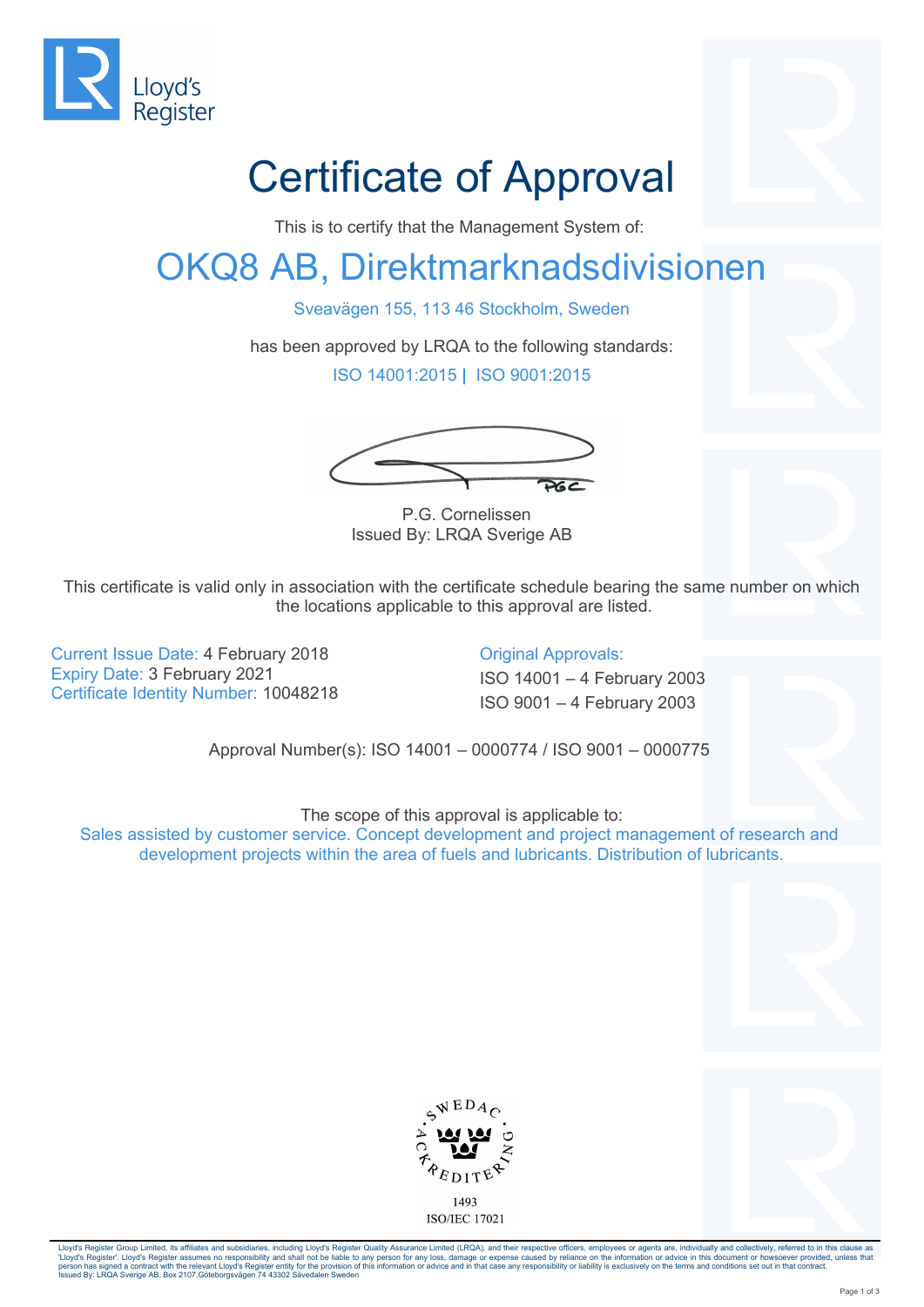

## Certificate Schedule

Certificate Identity Number: 10048218

| Location                                     | <b>Activities</b>                                                                                                                                                                                    |
|----------------------------------------------|------------------------------------------------------------------------------------------------------------------------------------------------------------------------------------------------------|
| HQ.                                          | ISO 14001:2015                                                                                                                                                                                       |
| Sveavägen 155, 113 46 Stockholm, Sweden      | Sales assisted by customer service. Concept<br>development and project management of<br>research and development projects within the<br>area of fuels and lubricants. Distribution of<br>lubricants. |
|                                              | ISO 9001:2015                                                                                                                                                                                        |
|                                              | Sales assisted by customer service. Concept<br>development and project management of<br>research and development projects within the<br>area of fuels and lubricants. Distribution of<br>lubricants. |
| Q8 Danmark A/S                               | ISO 14001:2015                                                                                                                                                                                       |
| Oliehavnsvej 19, 8000 Aarhus C, Denmark      | Sales assisted by customer service. Concept<br>development and project management of<br>research and development projects within the<br>area of fuels and lubricants. Distribution of<br>lubricants. |
|                                              | ISO 9001:2015                                                                                                                                                                                        |
|                                              | Sales assisted by customer service. Concept<br>development and project management of<br>research and development projects within the<br>area of fuels and lubricants. Distribution of<br>lubricants. |
|                                              |                                                                                                                                                                                                      |
| Q8 Danmark A/S                               | ISO 14001:2015                                                                                                                                                                                       |
| Arne Jacobsens Alle, 2300 Köpenhamn, Denmark | Sales assisted by customer service. Concept<br>development and project management of<br>research and development projects within the<br>area of fuels and lubricants. Distribution of<br>lubricants. |





Lloyd's Register Group Limited, its affiliates and subsidiaries, including Lloyd's Register Quality Assurance Limited (LRQA), and their respective officers, employees or agents are, individually and collectively, referred